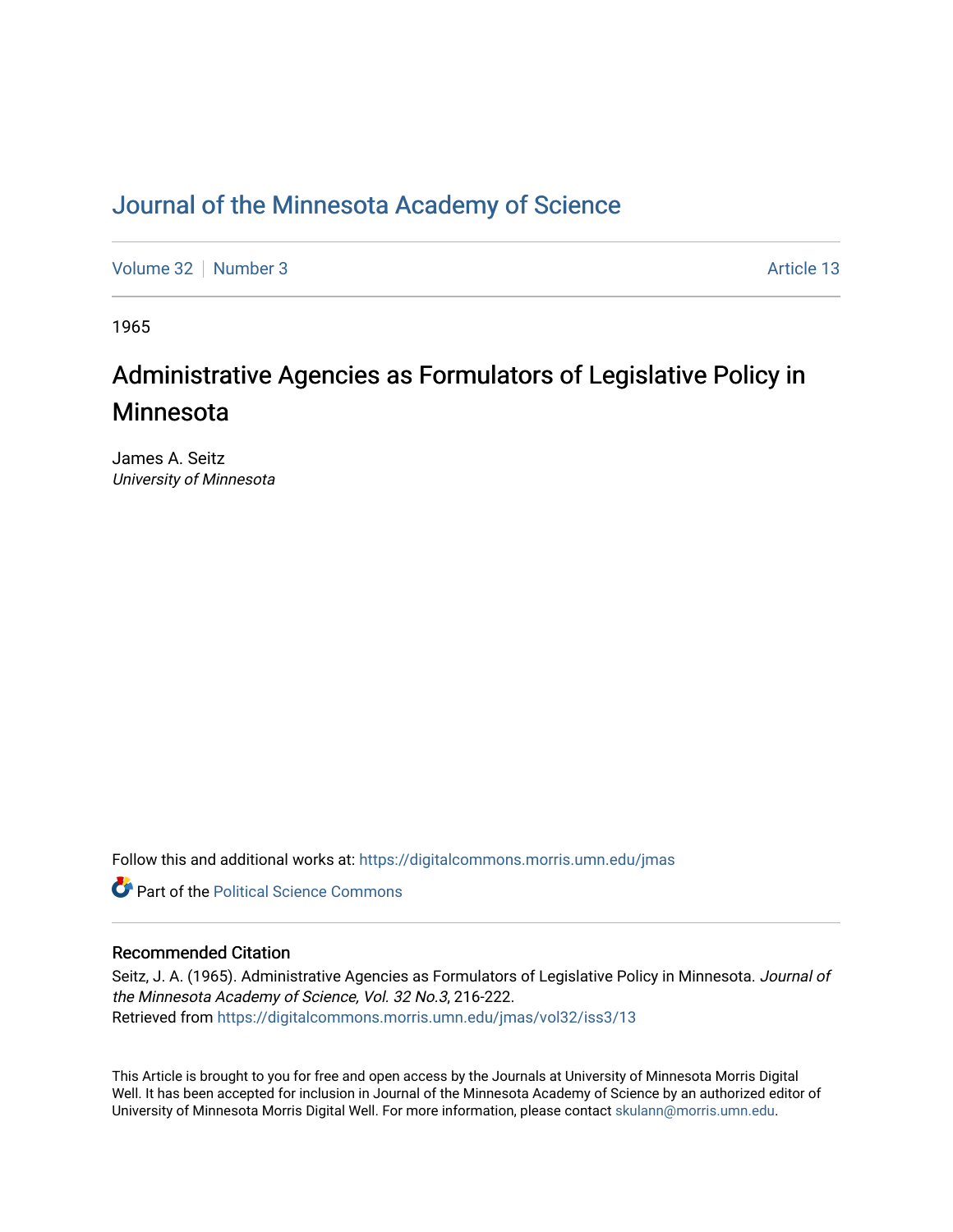## *Administrative Agencies as Formulators* **of** *legislative Policy in Minnesota* <sup>1</sup>

### JAMES A. SEITZ<sup>2</sup>

*University of Minnesota* 

ABSTRACT - An investigation to determine the significant influence of administrators on the formulation of legislative policy, in the State of Minnesota, during the 1963 Session of the Minnesota Legislature. While it is claimed that not all bills were developed by admnistrators, the hierarchical process of those bills formulated by the bureaucracy of state government deserved special attention. Once personnel developing legislation were identified within each department as being part of the informal process, some selected attitudes of administrators toward their bills and the legislative process were examined through the use of a questionnaire.

In *Policy and Administration,* Paul H. Appleby observed that Administrators ... formulate recommendations for legislation, and this is a part of the function of policy making, even that policy making which can be done fully only at the legislative level. Both administrative change and legislative change grow out of the popular scene, grow out of reactions to conditions as they have developed, reactions to what has been legislated, to what is being administered and the way it is being administered. Citizen reactions flow to the legislative body directly, and through the executive branch, and both currents are essential to the final product. As the current of citizen reaction moves through the executive branch, it is given a certain organization. It gains also contributions growing out of administrative and expert considerations (Appleby, 1949:7-8).

In this study, it was proposed to examine the role of administrative agencies as formulators of legislative policy during the 1963 Session of the Minnesota Legislature. Two methods were used. First, nonstructured interviews were held with the commissioners or deputy commissions of the 24 departments of the state government to ascertain the process by which legislative policy was developed within their departments.<sup>3</sup> Second, a survey was made of the attitudes of chief policy developers to learn how they viewed the success of departmental legislative policy in the legislature.

#### **Hierarchical Development of Legislative Enactments**

This section of the analysis is based upon nonstructured interviews within the various departments. The findings are an account of how the administrative hierarchy - the departments and the governor - developed legislative enactments for the 1963 Session of the Minnesota Legislature.

<sup>1</sup> This study is part of an unpublished masters thesis prepared by the writer, under the direction of Professor George A. Warp, as part of the requirements for the degree of Master of Arts in Public Administration.

• B.A. in Political Science, Willamette University, 1961. **M.A.P.A.** in Public Administration, University of Minnesota, 1965. Presently, graduate student and teaching assistant in the Department of Political Science, University of Minnesota.

<sup>3</sup>The 24 departments are those described by the Minnesota Department of Administration in *Executive Branch of Minnesota Stale Government: Organization by Functional Area,* 1960.

*Departmental Level.* In the analysis of the 24 departments of the state government, it was found that only the Highway Department used a formal<sup>4</sup> committee to draft departmental legislative proposals. The committee, established by departmental regulation, was composed of all major division heads and certain key, staff officers, thus affording a thorough review of the over-all planning for departmental sponsored legislation. Possessing both responsibility and control, the formal committee probably was in a better position to examine contemplated legislation in a department that was large in function, staff, and personnel.

In the other 23 departments, the informal method of developing legislative enactments was used in which commissioners usually took active roles. Sometimes, part of the work was delegated to subordinates, usually the deputy commissioner, but at the commissioner's discretion. The cabinet, used by most departments, usually met each week throughout the year to serve as a top-level planning and analyzing body for the department as well as a legislation-proposing body. In the Civil Service Board, the State Board of Education, and the State Board of Health, the administrative board had ultimate approval of legislation originating in those departments. An administrative board is a hierarchical arrangement to gain public sentiment and reaction in a particularized function of government. In some cases, the board will appoint the commissioner or director, and in other cases, the commissioner will be appointed by the governor. In all cases, the commissioner is responsible in some way to the board.

In the departments using the informal method, every division head was given the opportunity to submit proposals concerning his division by going through channels of communication that reached to the top of the hierarchy within the department. Most commissioners pointed out that divisional subordinates, in their everyday work, had a practical knowledge of the laws they administered and, thus, were able to determine how a law should be changed to improve its administration. They brought proposals for improving such laws to the attention of the division head who, in turn, referred them to the person in the department entrusted with handling legislation.

<sup>•</sup> For an adequate discussion of the terms formal and informal, see Simon, Smithburg, and Thompson (1950:55-110).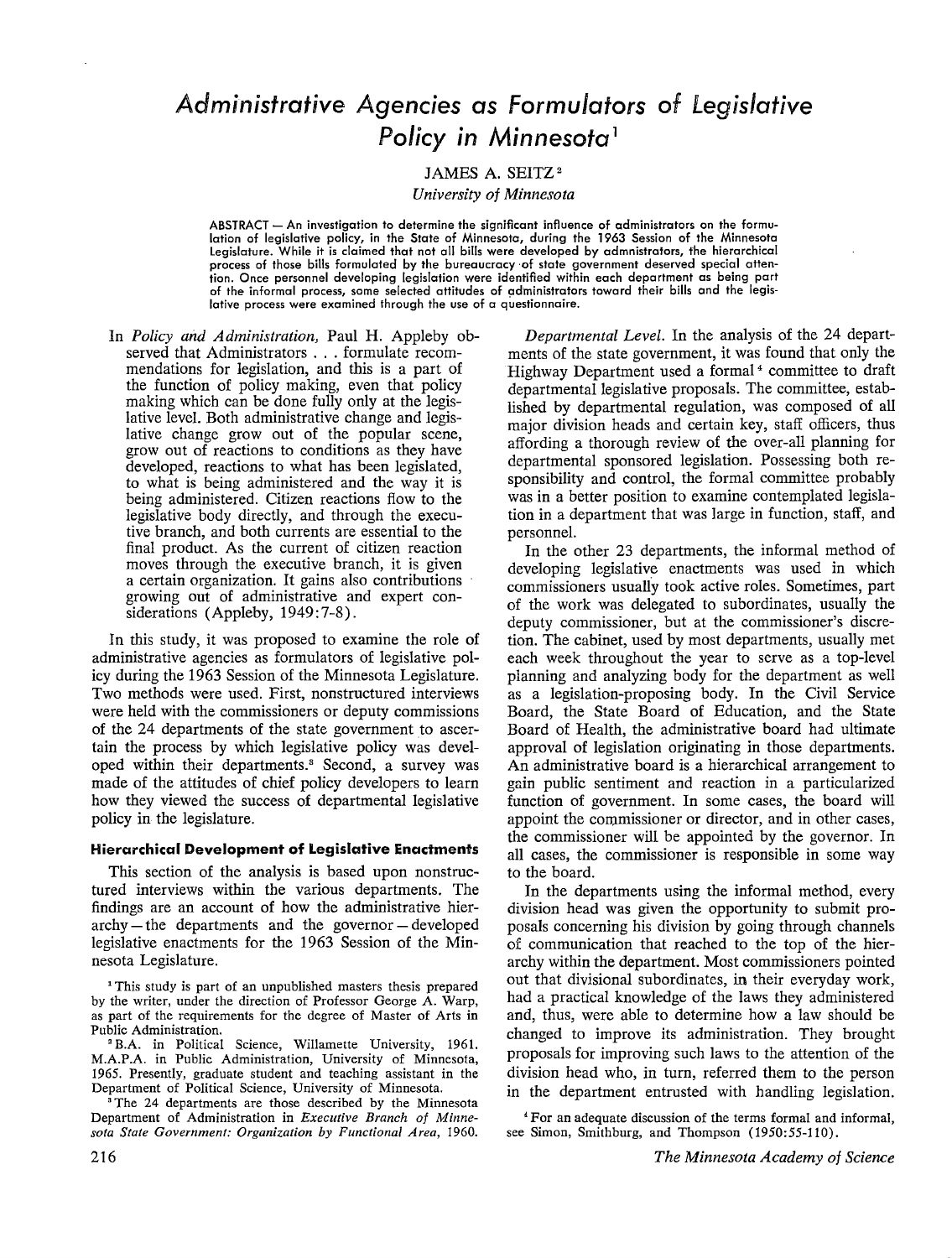The matter, then, was ultimately discussed in the cabinet meeting of department officials. (Departmental cabinets were composed of all division and staff officers.)

One important factor that was stressed by many commissioners was that legislative development is a continual process in the departments of Minnesota state government. Departments are given to administer a law by the legislature and are charged with carrying out the legislative intent of the law. In practice, some provisions may prove to be unworkable or undesirable. Sometimes, of course, it is possible for a department to make administrative policy changes within the framework of the law. The possibilities of administrative correction are discussed and acted on in cabinet meetings. Sometimes, however, such changes are not possible, and the cabinet decides a bill embodying the needed changes is necessary. The proposed bill is usually circulated among the division heads, and if the proposed changes may affect more than one department, it is discussed among the division heads of the other departments, as well. After the bills are drafted and approved in form by the Revisor of Statutes, they are sent to the governor for analysis.

The preceding discussion is typical of the informal method used in large departments. In the 14 smaller departments that have comparatively small staffs and limited functions, no organizational machinery for legislative policy. development could be identified. Each commissioner knew the capabilities of certain individuals within his department and would entrust some proposals to specific individuals or assign all the ramifications of one item of legislation to the staff to investigate. The duties of such departmental personnel, of course, were greater during the legislative session. The conclusion reached on small departments is that the commissioner is generally responsible for the drafting of legislation, and the direction of the preparation of statistical data and the necessary arguments to support the bill.

Seventeen of the 24 departments in the nonstructured interview were concerned with the supportive role that lobbyists played in the formulation of departmental legislative policy. A department will generally encourage external support through the use of nongovernmental organizations. Of the 17 departments, 11 held meetings with nongovernmental organizations to discuss proposed legislation. Six departments expressed the view that one of the department's tasks was to organize nongovernmental support for their bills. The same six departments indicated that such support was necessary to support their legislation because any disagreement between the department and a nongovernmental organization before a legislative committee could mean failure of the proposed departmental bill.

The 17 departments held frequent meetings with nongovernmental organizations to further proposed legislalation, both prior to and during the legislative session. The commissioners and deputy commissioners justified their department's role in securing nongovernmental aid and support with the following arguments:

1. It was necessary to use the expertise of certain

*Journal of, Volume Thirty-two, No. 3, 1965* 

lobby organizations when their departments were understaffed.

- 2. Many of the departments had good working relations with lobby organizations and provided information on the contemplated legislative goals of the lobby organizations.
- 3. Some commissioners characterized their roles as acting as a "clearing house" for lobby-initiated legislation within their areas of concern. In a few cases, it was admitted that the department might introduce a combined lobby and departmental bill as a departmental bill.

The departments gave considerable attention to informing the various legislators on proposed legislation. . All departments surveyed in the nonstructured interviews had information programs for legislators from both houses to discuss, informally, basic issues relating to their bills. By way of illustration, the Department of Agriculture, in addition to meeting with legislators during the session, sent each legislator a resume of the laws enacted by the session and noted the Agriculture Commissioner's approval or disapproval of the bills passed. The legislative resumé served several purposes: It provided a means of highlighting the over-all program. of the. department, indicated possible bills for the next session, and informed the legislator of the pattern that the new legislation could serve in the over-all program of the department.

The nonstructured interviews also indicated that departments were vitally concerned with their standing in the legislature. Many departments noted that they did not introduce all proposed bills as they did not want to give legislators the impression that they were "flooding" the session with unimportant proposals. The objective, indicated by most departments, was to develop a package of bills that was consistent, important, and necessary. Minor changes of the laws were saved for future sessions when major changes could encompass the small ones. The Department of Public Examiner, for example, did not propose any legislative change in the 1963 Session. The acting commissioner indicated that the department preferred fo wait for the next session rather than burden with proposed minor changes an already overburdened legislature.

Personnel in all departments were engaged in legislative work that took a number of forms. Usually, the most important was the "watcher" who noted how the department's bills were advancing in the legislative process so that the commissioner or authorized representative could present arguments for and against bills in formal committee meetings as well as informally.

All departments of state government kept active and current records of bills before the legislature that concerned their departments. These records were usually discussed at the regular departmental cabinet meetings. In smaller departments, the commissioners called together the personnel at various times to discuss the progress of bills. Supportive reasons for departmental bills were prepared in advance, but local bills and those bills initiated by the legislators themselves often needed sup-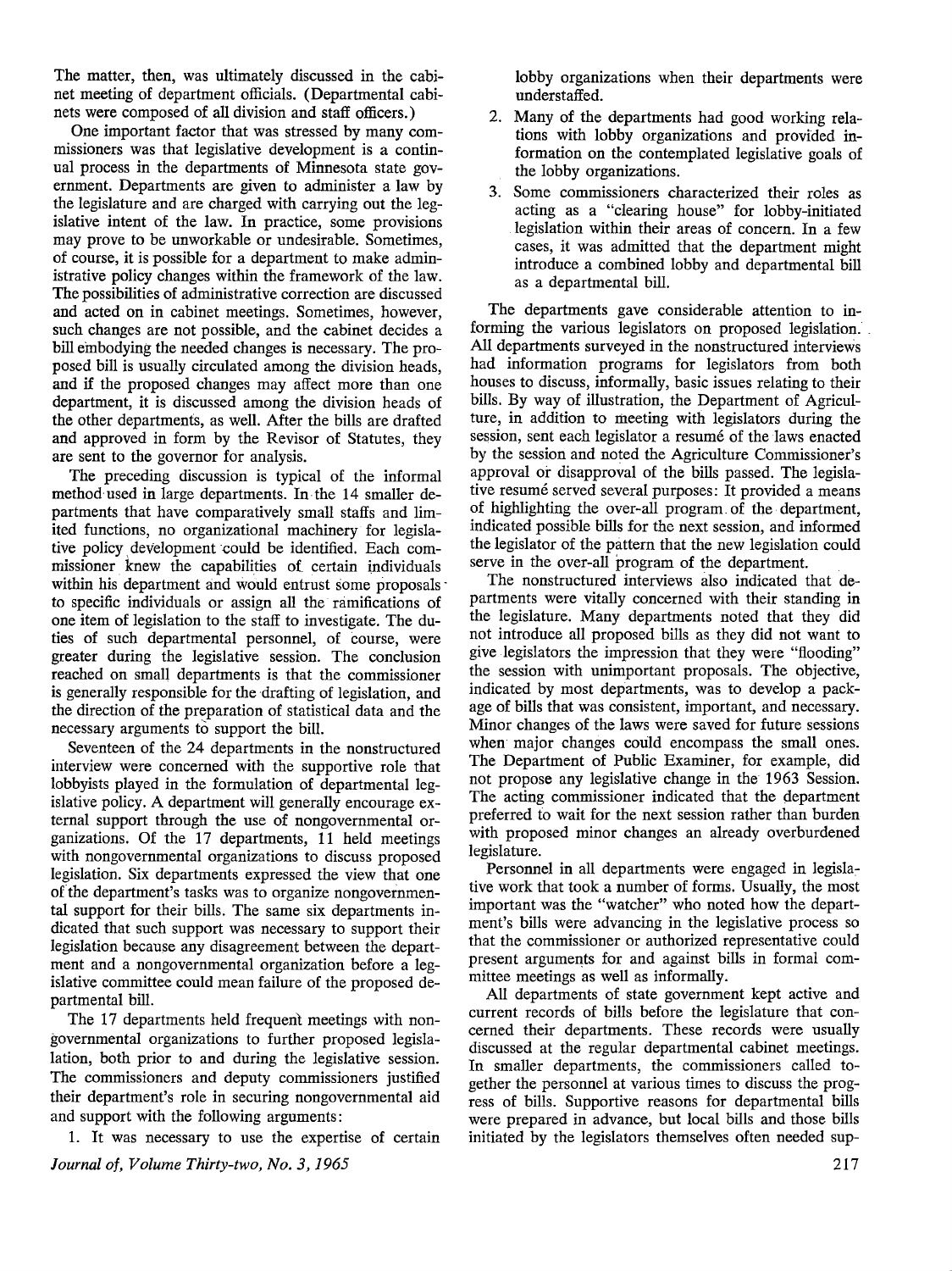portive reasons also. Supportive reasons were needed by the legislative authors and when the commissioner was called before the legislative committee on a bill pertaining to his department.

*Governor's Relation to Hierarchical Development.* **Min**nesota had a unique situation during the 1963 Legislative Session. The November election was not finally settled until March, 1963. Governor Elmer L. Andersen was in office until that date and then was succeeded by Governor Karl F. Rolvaag. Governor Andersen stated in an interview that he proceeded under the assumption that the election contest would be decided in his favor. Since departmental legislation had been developed prior to the beginning of the 1963 Legislative Session, all departmental legislation was introduced prior to March of 1963. Consequently this analysis of the governor's relation to hierarchical development is confined to the Andersen administration.

The governor's role in legislative policy exceeded the formal powers, such as, formal messages, the veto, and the special session. Professor Malcolm E. Jewell has described the role of the governor in the legislative process as a positive one.

The governor in the past has not always played such an important role as the initiator of legislation. The growing multitude and complexity of governmental problems have put a premium on expertise; the poorly staffed, part-time legislators are seldom prepared to initiate major statewide legislative programs. So obvious is the need for executive initiative that it would probably have developed without any constitutional excuse; nevertheless, the provisions for a gubernatorial message provided a useful seed from which the modern program of administration has grown. . . . The point cannot be too strongly made that in the American states today the governor holds the initiative; he proposes and the legislature disposes. It is rare that an important legislative measure is passed that has not been initiated by the executive (Jewell, 1962: 107-108) .

The governor's office began actively to develop a legislative program four months prior to the beginning of the session. The governor was primarily concerned with legislation to support the program initiated during his campaign. The first type of legislation was proposed by the governor and was communicated downward in the hierarchy for development. Depending on the subject matter, the department concerned drafted the gubernatorial legislation. The second type of legislation, was the bills submitted for approval by the departments to the governor. The governor made selections from these bills for his "package program."

In some cases, bills were selected that did not fit into this "package program." The reasons for the selection of these bills remain uncertain. A possible explanation is that the conservatives in the legislature were of the same ideological party as the governor, and therefore, it may have been thought that more influence could be exerted by the governor on key legislators. However, this was not substantiated by the survey of the chief policy developers.

The subordinates within the hierarchy of state government initiated the development of administration bills. The same persons who drafted bills within the governmental hierarchy also drafted an explanatory statement and supportive reasons for each bill that was sent to the governor.

During the three-day statutory period the governor has for the consideration of bills after they are passed by both houses of the legislature, the bills went through a very careful process of scrutinization in which the departments played a very important part. After the governor received the bills, he sent them to the particular department concerned. The departments analyzed the bills in terms of idea, program, and amendments, and considered constitutionality. Then the bills were sent from the department where they had been analyzed to the Department of Administration.<sup>5</sup> The deputy commissioner of administration examined the bills in terms of over-all program. Memoranda were written by both departments -the one that analyzed the bill and the Department of Administration-and the bill was returned to the governor's office for final review.

Governor Andersen relied strongly on the expertise within the departments of the state government. The administrative process allowed each bill to be analyzed to the fullest extent possible and reduced the number of errors in program development and legislative policy.

### **Attitudes of Chief Policy Developers**

What were the attitudes of the chief policy developers -those persons who made the decisions on departmental legislation? A survey was made of such attitudes to investigate the views of the chief policy developers on the success of departmental legislative policy in the legislature. Attitudes toward the following matters were investigated:

- 1. The important factors determining legislative votes on departmental bills;
- 2. the important factors in the securing of support on departmental legislation;
- 
- 3. the important factors in the selection of authors;<br>4. the important factors in the securing of legislative approval; and,
- 5. the origination of ideas for departmental legislation.

Each of the policy developers was asked to rank his

<sup>5</sup>The Department of Administration had many legislative functions. The Commissioner of Administration, during and before the 1963 Session, not only prepared the budget, but was responsible also for coordinating the costs of the new programs proposed by the various departments of state government. A gen eral rule used was that all departments had to submit bills asking for sums of money prior to their introduction. On many occasions, legislative committees asked the Commissioner of Administration to appear before them on proposed bills that asked for funds. The question usually asked was how the programs would be financed.

Another very important aspect of the Commissioner of Administration's task in the legislative process, was the giving of valuable assistance in coordinating the governor's legislative program.

*The Minnesota Academy of Science*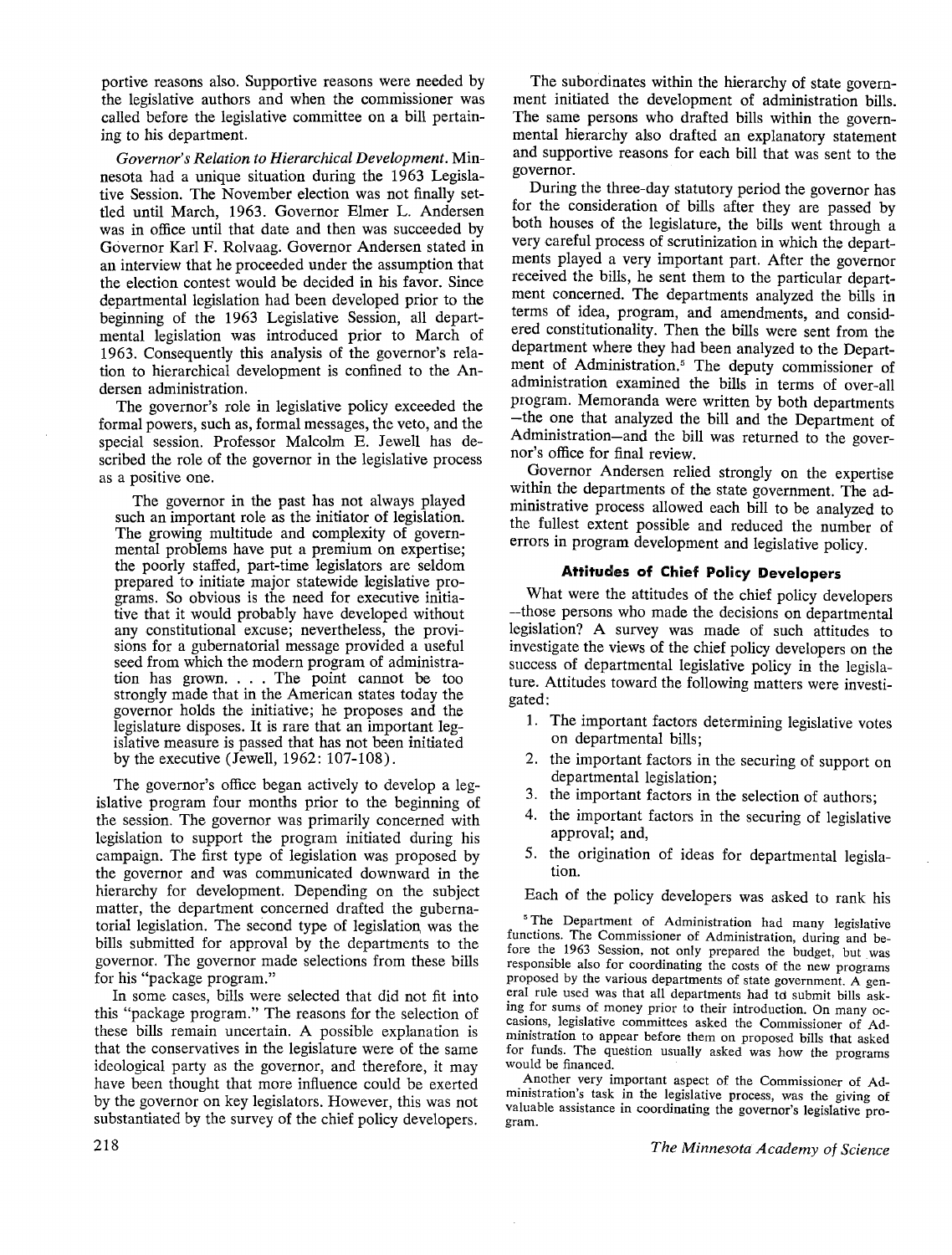answers according to the importance of the variables, and to number all alternatives. In the tabulation, if all the alternatives were not numbered on a given question, the questionnaire was not counted. If an alternative was changed or modified, it was not used either as the matrix would thus be unequal for the checking of the tabulation. There were very few such changes or modifications, however.

In Tables I and II, the chi square  $(X^2)$  test was deemed suitable for analysis of data.  $X^2$  is used to test whether there is a significant difference between  $F_{\text{ob}}$  (observed frequency) and  $F_t$  (theoretical frequency) based

| TABLE I. Ranking by Chief Policy Developers of Factors Important in Departmental Bills |  |  |  |
|----------------------------------------------------------------------------------------|--|--|--|
|----------------------------------------------------------------------------------------|--|--|--|

| A. Factors Important in Legislative Voting on Departmental Bills.<br>$(N=95, \text{ or } 75.4\% \text{ of the Total Number of Chief Policy Developers})$ |           |                                      |                          |                          |                |                |
|----------------------------------------------------------------------------------------------------------------------------------------------------------|-----------|--------------------------------------|--------------------------|--------------------------|----------------|----------------|
|                                                                                                                                                          | Number of | Number of<br>1st Choices 2nd Choices | Number of<br>3rd Choices | Number of<br>4th Choices | $\mathbf{X}^2$ | Prob.          |
| A bill labeled as                                                                                                                                        |           |                                      |                          |                          |                |                |
| "agency bill"                                                                                                                                            | 36        | 16                                   | 14                       | 29                       | 14.01          | .001           |
| Constituency                                                                                                                                             | 26        | 34                                   | 20                       | 15                       | 8.26           | .02            |
| Caucus Support                                                                                                                                           | 18        | 29                                   | 20                       | 28                       | 3.90           | $\mathbf{X}^*$ |
| Governor's Support                                                                                                                                       | 15        | 16                                   | 41                       | 23                       | 18.30          | .001           |
| $\mathbf{X}^{\mathbf{z}}$                                                                                                                                | 11.14     | 10.46                                | 17.71                    | 5.16                     |                |                |
| Prob.                                                                                                                                                    | .02       | .02                                  | .001                     | $\mathbf{X}^*$           |                |                |

*B. Factors Important in Securing Support of Departmental Bills.* 

(N=98, or 77.8% of the Total Number of Chief Policy Developers)

|                             | Number of<br>1st Choices | Number of<br>2nd Choices | Number of<br>3rd Choices | Number of<br>4th Choices | $X^2$ | Prob. |
|-----------------------------|--------------------------|--------------------------|--------------------------|--------------------------|-------|-------|
| Choice of Authors           |                          | 17                       | 14                       | 10                       | 63.14 | .001  |
| Bill labeled as "Supported" |                          |                          |                          |                          |       |       |
| by Department"              | 20                       | 19                       | 31                       | 28                       | 9.36  | .05   |
| Lobby Support               | 13                       | 29                       | 30                       | 26                       | 7.55  | .10   |
| Governor's Support          | 8                        | 33                       | 23                       | 34                       | 17.84 | .001  |
| $\mathbf{X}^2$              | 65.92                    | 7.32                     | 7.30                     | 17.35                    |       |       |
| Prob.                       | .001                     | :05                      | .05                      | .001                     |       |       |

*C. Factors Important in Selection of Authors by Departments on Minor Bills.* 

(N=84, or 66.7% of the Total Number of Chief Policy Developers)

|                                    | Number of<br>1st Choices 2nd Choices | Number of     | Number of<br>3rd Choices | Number of<br>4th Choices | $X^2$ | Prob. |
|------------------------------------|--------------------------------------|---------------|--------------------------|--------------------------|-------|-------|
| Committee Chairman                 | 39                                   | 27            | 10                       |                          | 30.95 | .001  |
| Committee Member                   | 13                                   | 33            | 21                       | 17                       | 11.61 | .01   |
| Respected Legislator               | 23                                   | 18            | 31                       | 12                       | 9.24  | .05   |
| "Favorite" Legislator              | 9                                    | 6             | 22                       | 47                       | 49.81 | .001  |
| $\mathbf{X}^{\mathbf{2}}$<br>Prob. | 26.48<br>.001                        | 19.70<br>.001 | 10.57<br>.05             | 44.86<br>.001            |       |       |

*D. Factors Important in Selection of Authors by Departments on Major Bills.*  (N=96, or 76.2% of the Total Number of Chief Policy Developers)

|                       | Number of<br>1st Choices | Number of<br>2nd Choices | Number of<br>3rd Choices | Number of<br>4th Choices | $\mathbf{X}^2$ | Prob. |
|-----------------------|--------------------------|--------------------------|--------------------------|--------------------------|----------------|-------|
| Committee Chairman    | 53                       | 29                       | 11                       |                          | 59.50          | .001  |
| Committee Member      | 3                        | 36                       | 33                       | 24                       | 27.76          | .001  |
| Respected Legislator  | 27                       | 18                       | 32                       | 19                       | 5.59           | $X^*$ |
| "Favorite" Legislator | 13                       | 13                       | 20                       | 50                       | 6.76           | .10   |
| $\mathbf{X}^2$        | 57.18                    | 11.92                    | 13.76                    | 47.59                    |                |       |
| Prob.                 | .001                     | .01                      | .01                      | .001                     |                |       |

*E. Factors which Aid in Securing Legislative Approval.* 

(N=96, or 76.2% of the Total Number of Chief Policy Developers)

|                                    | Number of     | Number of<br>1st Choices 2nd Choices | Number of<br>3rd Choices | Number of<br>4th Choices | $\mathbf{X}^2$ | Prob. |
|------------------------------------|---------------|--------------------------------------|--------------------------|--------------------------|----------------|-------|
| Legislators Themselves             | 62            | 27                                   | h                        |                          | 89.92          | .001  |
| Lobby Groups                       | 6             | 37                                   | 38                       | 15                       | 32.09          | .001  |
| Other Agencies                     |               | 4                                    | 28                       | 59                       | 83.42          | .001  |
| Agency's Own Support               | 23            | 28                                   | 24                       | 21                       | 1.09           | $X^*$ |
| $\mathbf{X}^{\mathbf{a}}$<br>Prob. | 82.58<br>.001 | 24.76<br>.001                        | 22.34<br>.001            | 76.84<br>.001            |                |       |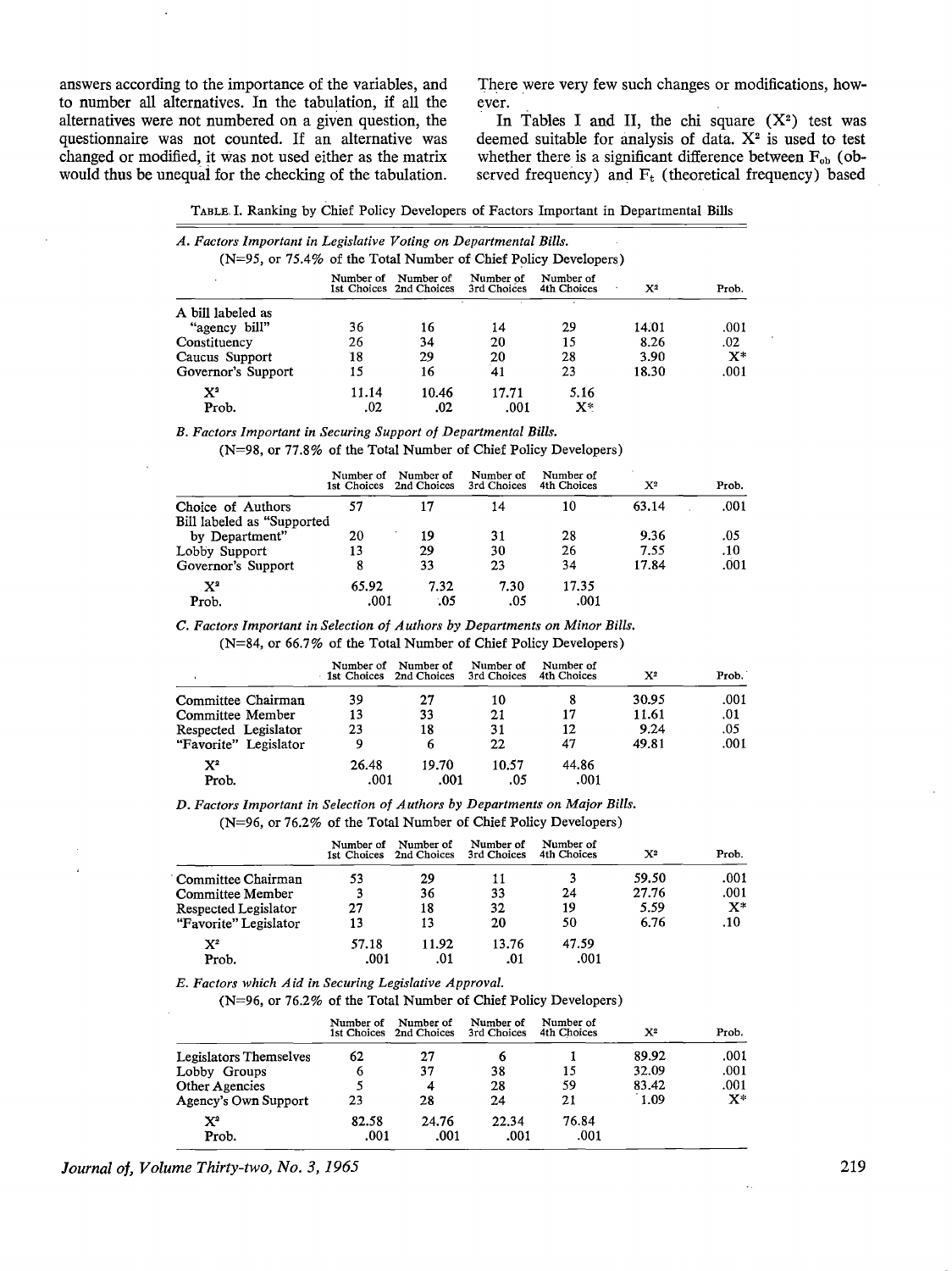| SELECTION OF CHOICES**<br>TABLE I. Continued |                                                       |                       |                                                  |                                          |  |
|----------------------------------------------|-------------------------------------------------------|-----------------------|--------------------------------------------------|------------------------------------------|--|
| Factor Important in:                         | 1st. Choice                                           | 2nd Choice            | 3rd Choice                                       | 4th Choice                               |  |
| Legislative Voting on<br>Departmental Bills  | A Bill Labeled<br>as an "Agency Constituency<br>Bill" |                       | Constituency<br>Caucus Support                   | A Bill<br>Labeled as an<br>"Agency Bill" |  |
| Securing Support for<br>Departmental Bills   | Choice of<br>Author                                   | Governor's<br>Support | Bill Labeled<br>as "Supported"<br>by Department" | Governor's<br>Support                    |  |
| Selection of Authors for<br>Minor Bills      | Committee<br>Chairman                                 | Committee<br>Member   | Respected<br>Legislator                          | "Favorite"<br>Legislator                 |  |
| Selection of Authors for<br>Major Bills      | Committee<br>Chairman                                 | Committee<br>Member   | Committee<br>Member                              | "Favorite"<br>Legislator                 |  |
| Securing Legislative<br>Approval             | Legislators<br>Themselves                             | Lobby<br>Groups       | Lobby<br>Groups                                  | Other<br>Agencies                        |  |

\* X means that there is no significant difference between the  $F_{ob}$  and  $F_t$ .

\*\* The methodology used in selection of choices was based upon the largest number of replies within each choice. This does not mean, however, that the other replies within each choice vertically are not significant.

TABLE II. Ranking by Chief Policy Developers of Origin of Legislative Ideas

| $(N = 84$ , or 66.7% of the Total Number of Chief Policy Developers) |                                  |                             |                             |                             |                             |                             |        |            |
|----------------------------------------------------------------------|----------------------------------|-----------------------------|-----------------------------|-----------------------------|-----------------------------|-----------------------------|--------|------------|
|                                                                      | Number<br>of 1st<br>Choices      | Number<br>of 2nd<br>Choices | Number<br>of 3rd<br>Choices | Number<br>of 4th<br>Choices | Number<br>of 5th<br>Choices | Number<br>of 6th<br>Choices | $X^2$  | Prob.      |
| Ideas Originating from                                               |                                  |                             |                             |                             |                             |                             |        |            |
| Nongovernmental                                                      |                                  |                             |                             |                             |                             |                             |        |            |
| Organizations                                                        | 10                               | 35                          | 18                          | 5                           | 15                          | 1                           | 51.70  | .001       |
| Personnel within                                                     |                                  |                             |                             |                             |                             |                             |        |            |
| the Department                                                       | 72                               | 10                          | $\Omega$                    | 1                           | 0                           | 1                           | 633.28 | .001       |
| <b>Local Governments</b>                                             | $\Omega$                         | 24                          | 20                          | 17                          | 12                          | 11                          | 25.27  | .001       |
| Other State Agencies                                                 | 0                                | 5                           | 19                          | 29                          | 21                          | 10                          | 42.27  | .001       |
| Governor                                                             | $\mathbf{1}$                     | 10                          | 17                          | 18                          | 28                          | 51                          | 127.56 | .001       |
| $X^2$                                                                | 633.28                           | 60.70                       | 21.27                       | 35.70                       | 34.42                       | 124.84                      |        |            |
| Prob.                                                                | .001                             | .001                        | .001                        | .001                        | .001                        | .001                        |        |            |
|                                                                      |                                  |                             | SELECTION OF CHOICES        |                             |                             |                             |        |            |
| 1st Choice                                                           | 2nd Choice                       |                             | 3rd Choice                  |                             | 4th Choice                  | 5th Choice                  |        | 6th Choice |
| Personnel within<br>the Department                                   | Nongovernmental<br>Organizations |                             | Local<br>Governments        |                             | Other State<br>Agencies     | Governor                    |        | Citizens   |

upon a null hypothesis. The  $X^2$  was computed for the vertical columns to indicate whether or not a significant difference existed between the replies for each choice. It was also used to note the significant difference among the number of choices for each response horizontally. A probability of .05 indicates little chance that the replies are not significant. A probability of .10 or more indicates that the significant difference between  $F_{ob}$  and  $F_t$  based upon a null hypothesis is meaningful but not definitive.

*Factors in Legislative Voting.* The chief policy developers ranked four alternatives on this question among the factors they believed to have the greatest influence upon the legislature vote on their agency's legislation.

Table IA indicates that a bill labeled an *agency bill*  received the highest number of first choices. The chief policy developers, by their responses, reflected a strong confidence that their bills were in a better position to be passed when labeled an *agency bill.* 

*Constituency* or the persons who a particular legisla-

tor represents in the legislature received the second highest number of responses in first choices and the greatest number of second choices. A probable reason why *constituency* did not receive the greatest number of first choices is that many departmental bills may only affect a certain part of the administrative process within the scope of the department. This limited scope of many departmental bills also limits the number of persons affected by the proposed bills. Other departmental bills may have greater significance and are broader in scope. As the scope of the bill broadens, more constituents are affected by the proposed bill. Through communications between the legislator and his constituents, a legislator learns of their desire on proposed departmental legislation. Non-structured interviews revealed that administrators thought that if constituency opposed their bills, certain failure could be predicted. To this end, administrators thought that *constituency* served as an important factor in legislative voting.

220 *The Minnesota Academy of Science*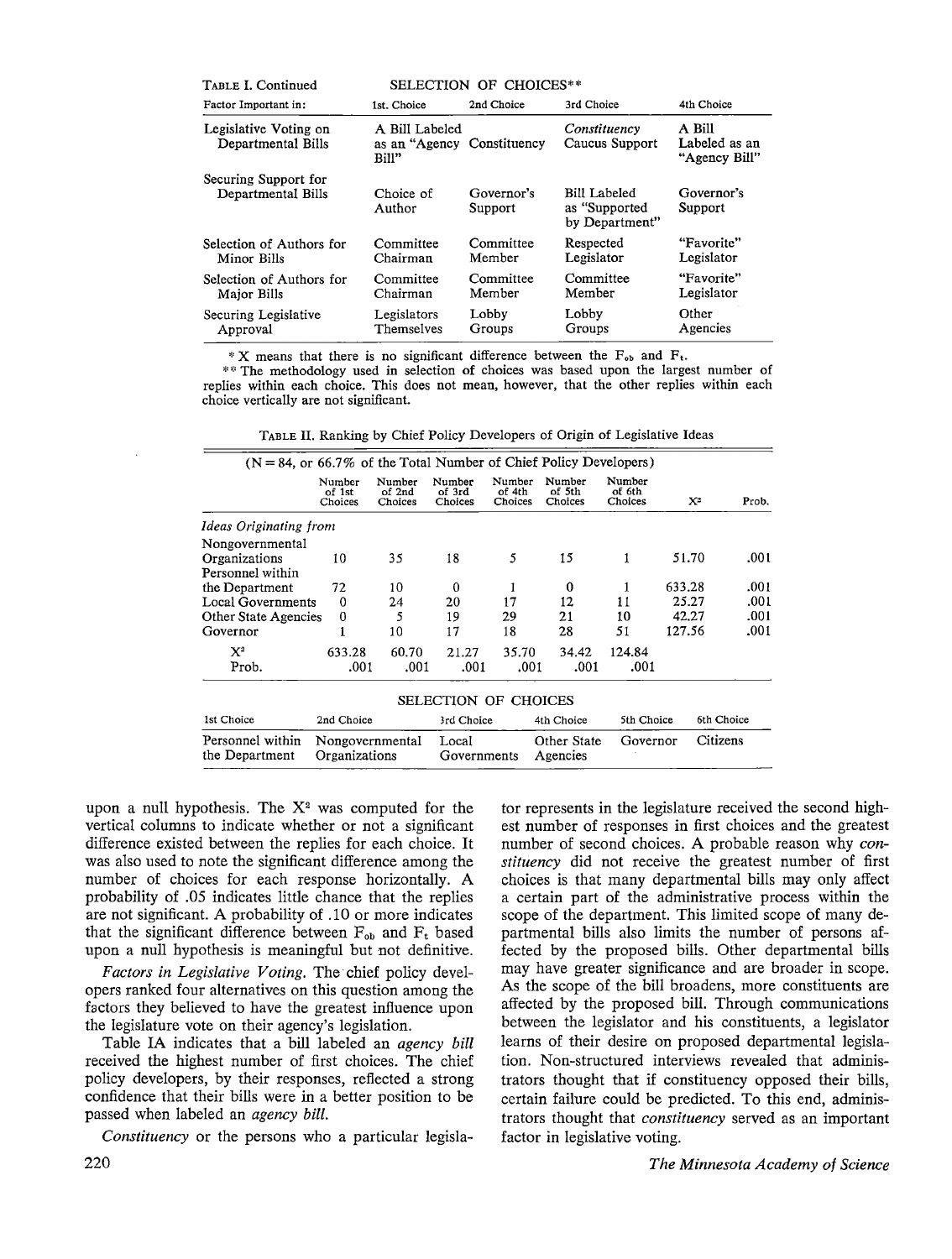It is interesting to note on Table IA that the *governor and the caucus support* did not rate higher by the chief policy developers. The chief policy developers thought that their bills had more influence with the legislators than the governor or the caucus affiliation. However, in the hierarchical development of an agency's legislation, the bills were submitted to the governor prior to the final draft of the legislation. Thus, prior to introduction in the legislature the bill was given the governor's approval and, therefore, consideration of a bill labeled an *agency bill*  included consideration of the governor's support.

Since an agency bill reflects the governor's support and, to some degree, the caucus support, when the governor and the majority of the legislators shared the same party and caucus affiliation, the categories of replies cannot be analyzed in terms of an *agency bill* versus the *constituency.* Results are inconclusive in terms of this dichotomy.

*Factors Important in the Securing of Legislative Support.* On this question, the factors that were important in the securing of legislative support were investigated. Table 1B indicates that the response that the response that received the greatest number of first choices was *choice of authors* for departmental bills. Most departments indicated that when a bill left their department, they generally relied upon legislators or lobbyists to support the bill in the legislature. The department, however, plays an important part in supporting bills in committee hearings. *Lobby support* received the second largest number of first choices and the second largest number of second choices. Once the bill was introduced into the legislature by a selected author, the lobbyists played an important role in securing legislative support. The governor received the largest number of second choices.

*Factors Generally Important in Selection of Authors.*  It was necessary to divide the types of department bills submitted to the legislature into two main categories: major and minor legislation. Table IC and ID give the choices of the chief policy developers in response to the question of factors. An insight into the definition of the two main categories came from the nonstructured interviews: a major bill was considered generally as legislation that was new in idea and that affected a great number of citizens; a minor bill was considered legislation that changed existing laws or which did not affect a great number of citizens. **On** major legislation committee chairmen were favored as authors. One may readily confirm this response by examining the major bills introduced in the 1963 Session, in which the chief authors were generally committee chairmen. On minor legislation, too, the chief policy developers agreed that the bills were best introduced by committee chairmen.

Among the second choices for factors influencing major legislation, the chief policy developers thought bills should be introduced by a member of the committee to which the bill was logically referred. This enabled administrative departments to educate the legislator on the necessary essentials of the bill. It should also be noted that members of the committees received the highest number of third choices as bill sponsors. Sometimes minor legislation was important to the department's administrative operation within the framework of the law, and, therefore, it became necessary for the department to ensure the passage of minor bills affecting areas of its functions.

Each department had its "favorite" legislators who were interested in working primarily within certain areas of administration. Bills sometimes were given to these favorites to introduce into the legislative process. It should be noted from Table IC and ID, however, that the favorite legislator was the fourth choice as author of departmental bills.

*Origination of Legislation.* The responses found in Table II may give some insight into the origin of departmental legislation. It is only an indication perceived by the chief policy developers. The largest number of ideas originated within the administration itself, i.e., the majority of the chief policy developers took an active part in initiating legislation.

The second highest number of first choice responses were ideas from nongovernmental organizations. This reply demonstrated the possibility of certain legislation coming from nongovernmental organizations-a possibility indicated also in the nonstructured interviews. The responses further suggested interaction between the administrative departments of government and lobby organizations. From the development of the nonstructured interview, it was apparent that administrative departments worked closely with nongovernmental organization in order to gain broader insights, secure support for bills, and obtain a variety of analyses and criticisms.

Ideas for legislative policy that come from the governor rated low among the chief policy developers, seeming to indicate that ideas on departmental legislation flow more from the bottom of the hierarchy to the top than from the top of the hierarchy down. This flow suggests the contention that the governor is a coordinator rather than an initiator of legislative policy within the administration. However, some explanation must be given here of the differences between numerical evaluation and importance of certain key legislation. In numerical evaluation, probably, more ideas did flow from the bottom to the top of the hierarchy. The important bills that had far reaching significance usually took more time, more direction, and involved more persons in their development. The governor's office, consequently, was more concerned with the key items of legislation.<sup>6</sup>

<sup>6</sup> In the nonstructured interview, the role of the federal government was detected somewhat. If certain federal legislation proposed funds on a matching basis, the concerned department was the best source of knowledge of the proposal. Therefore, it seemed natural for departments to develop programs in terms of legislative enactments and to propose the necessary matching funds in a legislative bill. This is a factor in our analysis that cannot be overlooked since four chief policy developers noted the role of the federal government on the question concerning the origination of legislation.

*Journal of, Volume Thirty-two, No. 3, 1965*